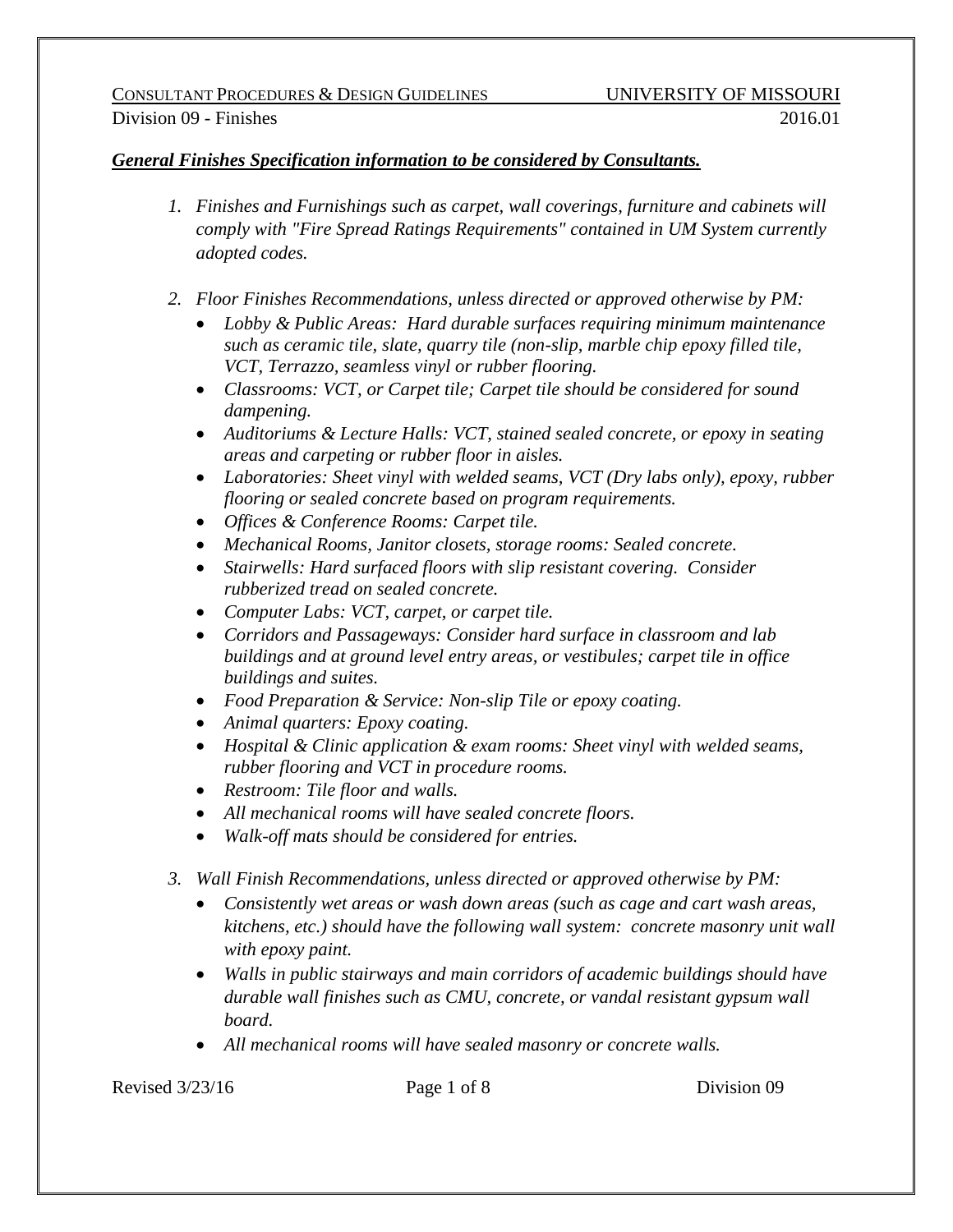*Restrooms will have a ceramic tile wainscot with a minimum of 54" in height and will have ceramic tile floors.*

- *4. Wall Finish Recommendations, unless directed or approved otherwise by PM:*
	- *Consistently wet areas or wash down areas (such as cage and cart wash areas, kitchens, etc.) should have the following wall system: concrete masonry unit wall with epoxy paint.*
	- *Walls in public stairways and main corridors of academic buildings should have durable wall finishes such as CMU, concrete, or vandal resistant gypsum wall board.*
	- *All mechanical rooms will have sealed masonry or concrete walls.*

*Restrooms will have a ceramic tile wainscot with a minimum of 54" in height and will have ceramic tile floors*

- *5. Wall Finish Recommendations, unless directed or approved otherwise by PM:*
	- *Consistently wet areas or wash down areas (such as cage and cart wash areas, kitchens, etc.) should have the following wall system: concrete masonry unit wall with epoxy paint.*
	- *Walls in public stairways and main corridors of academic buildings should have durable wall finishes such as CMU, concrete, or vandal resistant gypsum wall board.*
	- *All mechanical rooms will have sealed masonry or concrete walls.*
	- *Restrooms will have a ceramic tile wainscot with a minimum of 54" in height and will have ceramic tile floors.*

# **Gypsum Wall Systems\_\_\_\_\_\_\_\_\_\_\_\_\_\_\_\_\_\_\_\_\_\_\_\_\_\_\_\_\_\_\_\_\_\_\_\_\_\_\_\_\_\_\_\_\_\_\_\_\_\_\_\_\_\_\_\_\_**

- 1. Use 5/8" Type X fire code gypsum type construction and follow the USG gypsum board construction manual guidelines.
- 2. Non-structural applications: Twenty gauge (0.0329") minimum studs will be used. Specify both gauge and thickness. Wood studs will not be used. Gauge of structural studs are to be determined by the consultant.
- 3. Three coats of gypsum finishing material (embedding, fill and finish) will be used in exposed applications (minimum level 3). Finish coat and sanding may be omitted in concealed applications.

Revised  $3/23/16$  Page 2 of 8 Division 09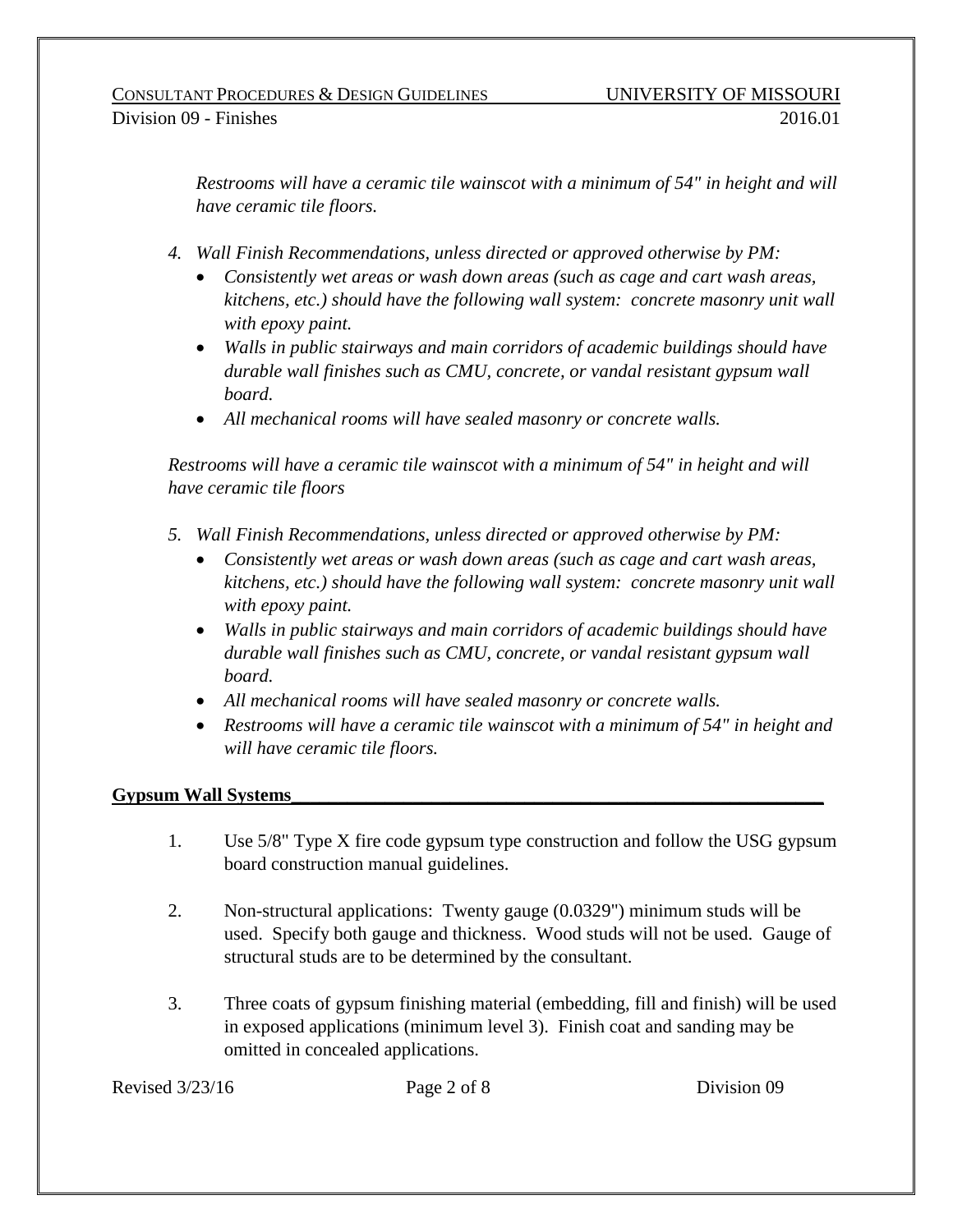- 4. Consultant should consider high impact, or moisture resistant gypsum products depending on use of space.
- 5. Textured finishes will not be used on drywall ceilings.

## **Ceiling Systems\_\_ \_ \_\_\_\_\_\_\_\_\_\_\_\_\_\_\_\_\_\_\_\_\_\_\_\_\_\_\_\_\_\_\_\_\_\_\_\_\_\_\_\_\_\_\_\_\_\_\_\_\_**

- 1. Provide sound attenuation at partitions and ceilings between major areas. Review criteria for acoustical separation with the PM.
- 2. Suspended ceiling systems will be designed with a 2' x 2' 1"grid pattern in most areas. Other sizes may be considered as approved by the Project Manager. Use of a 2' x 2' grid in public corridors, auditoriums, lecture halls, and other areas subject to frequent above ceiling access or upgraded appearance should be considered. Concealed spline or tongue and groove ceiling systems will not be used, unless approved by PM.
- 3. Drywall (Gypsum Board) ceilings should be limited to consistently wet areas (such as cage and cart wash areas, kitchens, biosafety Level 3 or larger facilities) and soffits in special public areas. Access must be maintained to the plenum space.
- 4. Consideration should be given to the use of ceiling tiles with non-sag warranties in high humidity or unconditioned spaces. In general, consultant should always select appropriate materials based on the use of each space.
- 5. Ceiling grid will be an intermediate duty exposed grid system conforming to ASTM C635 (1" wide grid).

Suspend the ceiling grid directly from the building structure. Do not hang other objects from the ceiling support system. All light fixtures will be supported independently of the ceiling support system. Light fixtures, grid and other ceiling accessories will have seismic bracing.

6. At MU-Columbia; specify ceiling tiles around Armstrong Minaboard fissured tile in 2'x 4' and/or 2'x2' size, or equal. Other types and sizes may be considered, but require PM approval. Appearance shall be listed as criteria for equal products to allow for maintenance stock.

Revised  $3/23/16$  Page 3 of 8 Division 09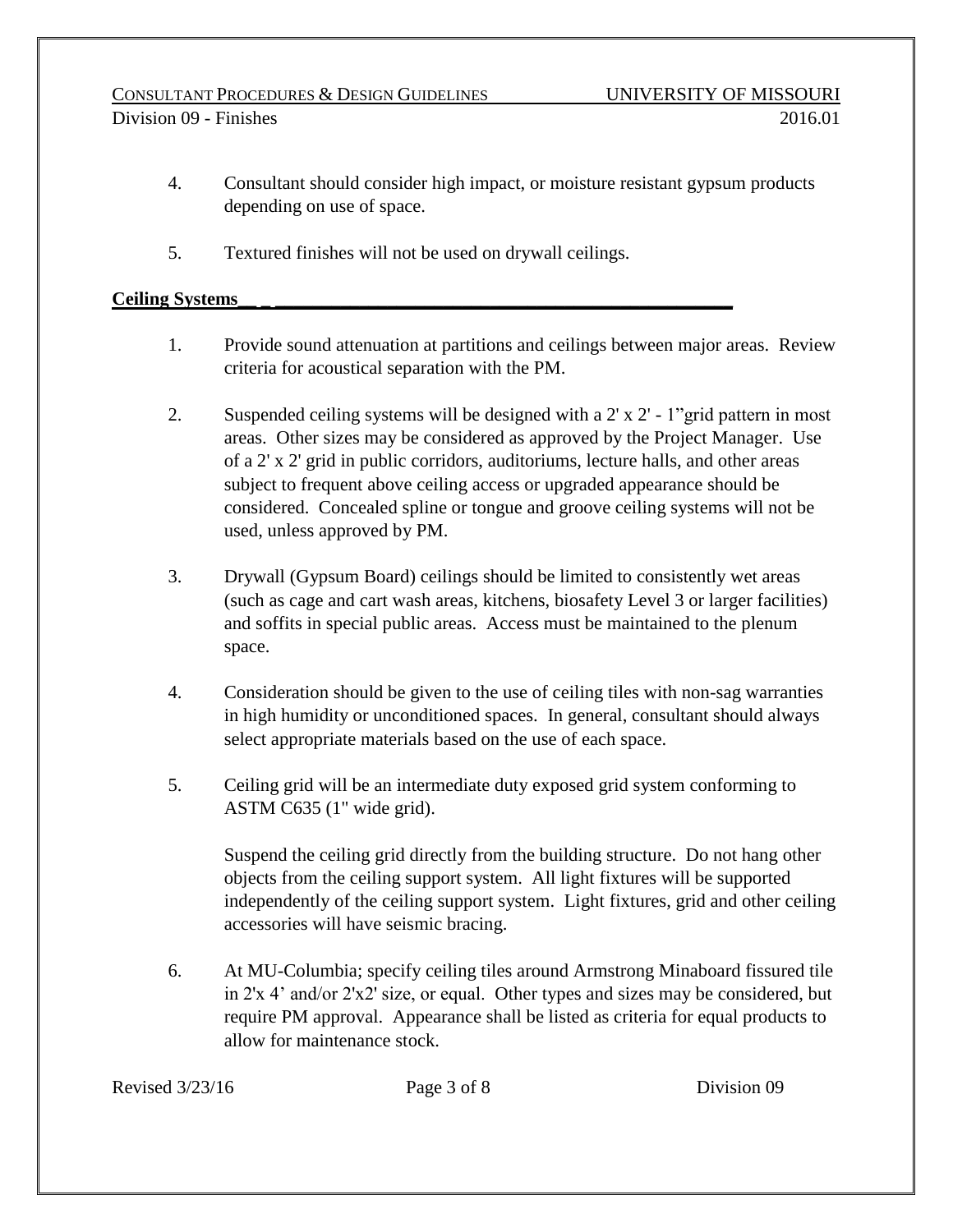#### CONSULTANT PROCEDURES & DESIGN GUIDELINES UNIVERSITY OF MISSOURI Division 09 - Finishes 2016.01

At S&T-Rolla; specify ceiling tiles around Armstrong Cortega 704A in 2x2 size, or as approved by PM.

4. Specialty ceiling tiles/systems require PM approval.

## Paint Finishes

- 1. Wall finish shall be two coats plus primer of latex eggshell or satin paint. Flat paint will not be used. Paint should be the manufacturer's premium product. In public areas, consider semi-gloss paint on veneer plaster or concrete masonry units.
- 2. Ceiling finish shall be two coats plus primer of latex flat or low sheen paint. Paint should be the manufacturer's premium product.
- 3. Consultant should consider alternative paints for high humidity or special use areas.
- 4. Painted finish for door, window, and miscellaneous trim shall be two coats plus primer of latex or alkyd enamel semi-gloss paint. Paint should be the manufacturer's premium product.
- 5. Stain finish for door, window, and miscellaneous wood trim shall be oil based stain with a urethane topcoat. A medium to high sheen/gloss should be used.
- 6. If epoxy paints are needed, two-part systems are preferred.
- *7.* Consultant should specify only low-, or no- VOC paints (Volatile Organic Compound) *in conformance with Green Seal standard GS-11 Paints, Green Seal standard GC-03 Anti Corrosive Paints. Clear wood finishes, floor coatings, stains, primers and shellacs applied to interior elements must not exceed the VOC content limits established in SCAQMD Rule#1113*
- *8.* Wall coverings are generally discouraged in public or high traffic areas. The use of wall covering requires PM approval. All wall covering is required to be commercial grade.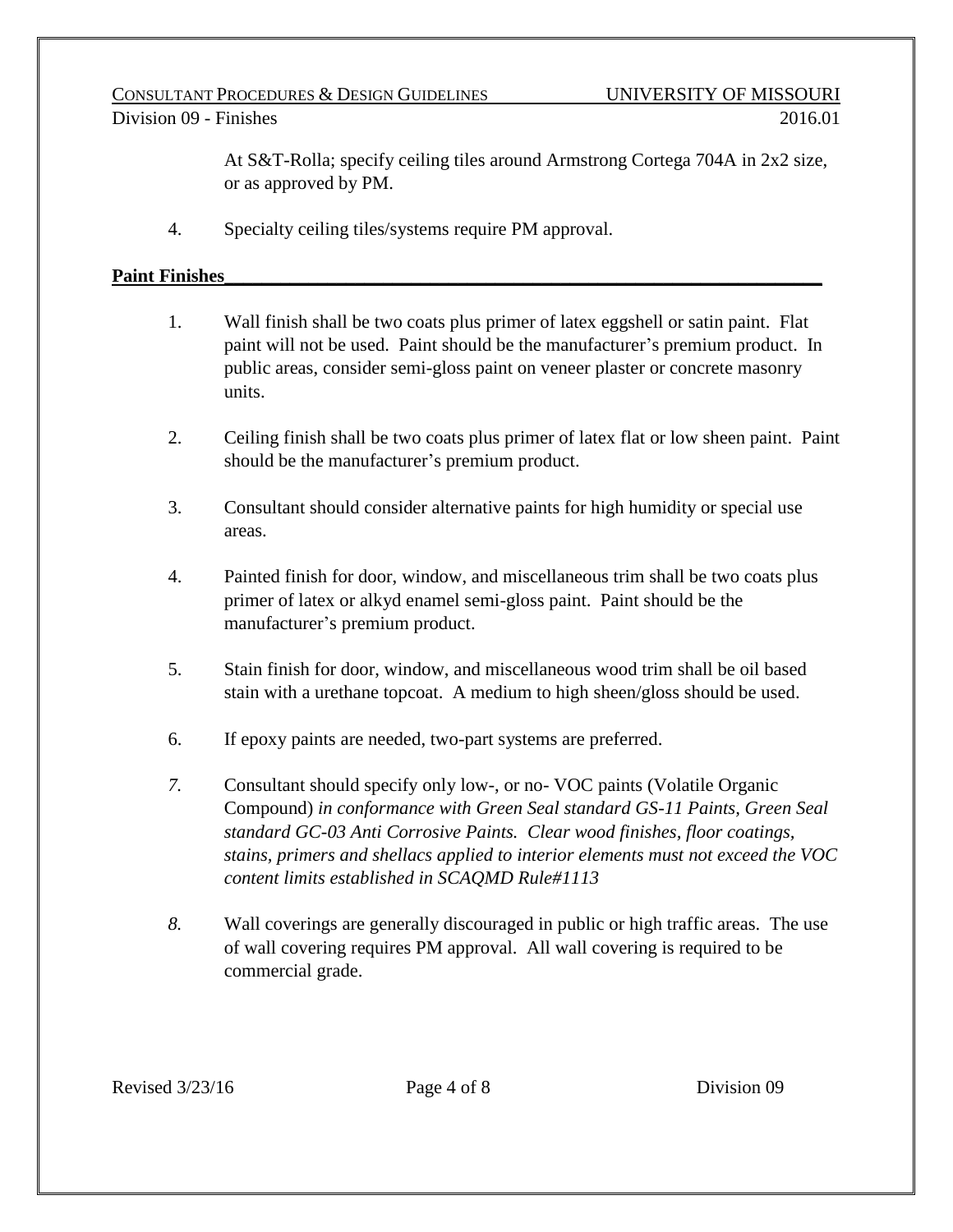#### Floor Finishes

- 1. All vinyl composition tile will be a minimum of 1/8" thick.
- 2. Tile installed on slopes or inclines will be slip resistant.
- 3. Epoxy resin floors will be trowel applied, with a minimum thickness of 1/8" and integral curbs. Color will be integral to flooring material, not a surface coating.
- 4. Particular attention will be given to specification *concerning* preparation of the subfloor.

Example: Consultant is to require verification of humidity levels; (RH) Relative Humidity Test all existing concreted subfloors to address moisture mitigation requirements.

- 5. Quarry and Porcelain tile grout should be pigmented or natural gray. White or near white grout shall not be used. Joints should be sealed with a silicone based product (match grout color).
- 6. When specifying vinyl sheet goods, only premium products with welded seams should be specified with particular attention to given surface preparation and seaming.
- 7. Consultant may consider other flooring options with PM approval; (Epoxy-based Terrazzo, Hardwood, and Floating floor systems)
- 8. Consultant should specify only low-, or no- VOC (Volatile Organic Compound) products. Hard Surface flooring shall meet FloorScore Standards. Sealants and Sealant Primers must comply with South Coast Air Quality Management District (SCAQMD) Rule # 1168. Aerosol Adhesives must comply with Green Seal Standard for Commercial Adhesives GS-36

#### **Carpet and Base\_\_\_\_\_\_\_\_\_\_\_\_\_\_\_\_\_\_\_\_\_\_\_\_\_\_\_\_\_\_\_\_\_\_\_\_\_\_\_\_\_\_\_\_\_\_\_\_\_\_\_\_\_\_\_\_\_\_\_\_\_\_**

- 1. The preferred quality criteria is commercial grade carpet intended for use in commercial and public spaces with construction, fire ratings, static control and appearance appropriate for this use.
	- Adhesive methods to be approved by PM.

Revised  $3/23/16$  Page 5 of 8 Division 09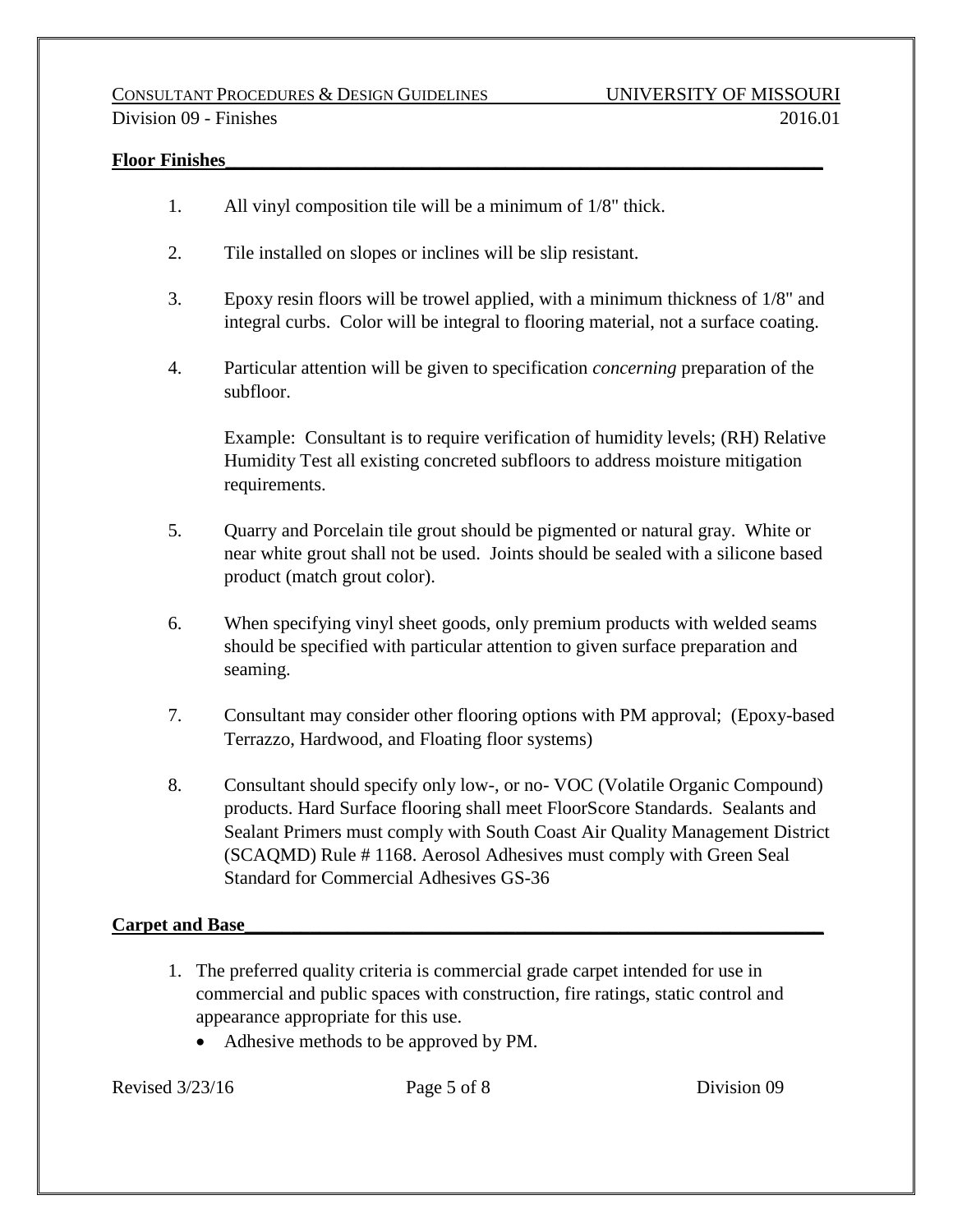#### CONSULTANT PROCEDURES & DESIGN GUIDELINES UNIVERSITY OF MISSOURI Division 09 - Finishes 2016.01

- Carpet tile that includes recycle content is preferred. Backing type requires PM approval.
- *Flooring Materials must meet testing and product requirements of Carpet and Rug Institute Green Label Plus Program Carpet Adhesive: SCAQMD Rule#1168*
- Provide sample boards for PM approval.
- 2. List fire performance criteria as a submittal item.
- 3. Identify the manufacturer, style, and construction criteria.
	- List manufacturer's name and address.
	- Carpet pattern: Select a pattern that has good wear and stain hiding characteristics, and the right scale for the facility. Multi-color patterns are preferred. Solid colors should be used for borders and accents only.
	- Carpet Color: Select a color that is appropriate for the facility and that has good wear and stain hiding characteristics. Typically medium to dark colors are preferred.
	- Carpet Fiber: Specify branded nylon, (type 6, or 6.6; including "antron") stainresistant, and soil-resistant nylon.
	- Carpet Construction: Tufted loop pile is preferred. Cut/uncut, cut and woven will be considered for specialty areas, with PM approval.
	- Minimum Pile Weight will be 26-oz/square yard (tufted loop) with maximum pile height of 0.20 inch.
	- Average Pile Density not less than 6000 (public areas).
- 4. List seaming diagram as a required submittal item.
- 5. Installation specification shall require the following:
	- Extend carpet under open bottomed obstructions, under removable flanges and furnishings, and into alcoves and closets of each space.
	- Provide cutouts where required; blind cut edges properly where not concealed by protective edge guards or overlapping flanges.
	- Install carpet edge guard where carpet edge is exposed; anchor guards to substrate. Exposed carpet edges that abut an adjacent floor surface at a different finish or level shall be trimmed with edging approved by the PM.For Broadloom applications; Hot melt seam adhesive or similar product recommended by the carpet manufacturer, for taping seams and butting cut edges at backing to form secure seams and preventing pile loss at seams. (Note: Carpet Tiles are preferred)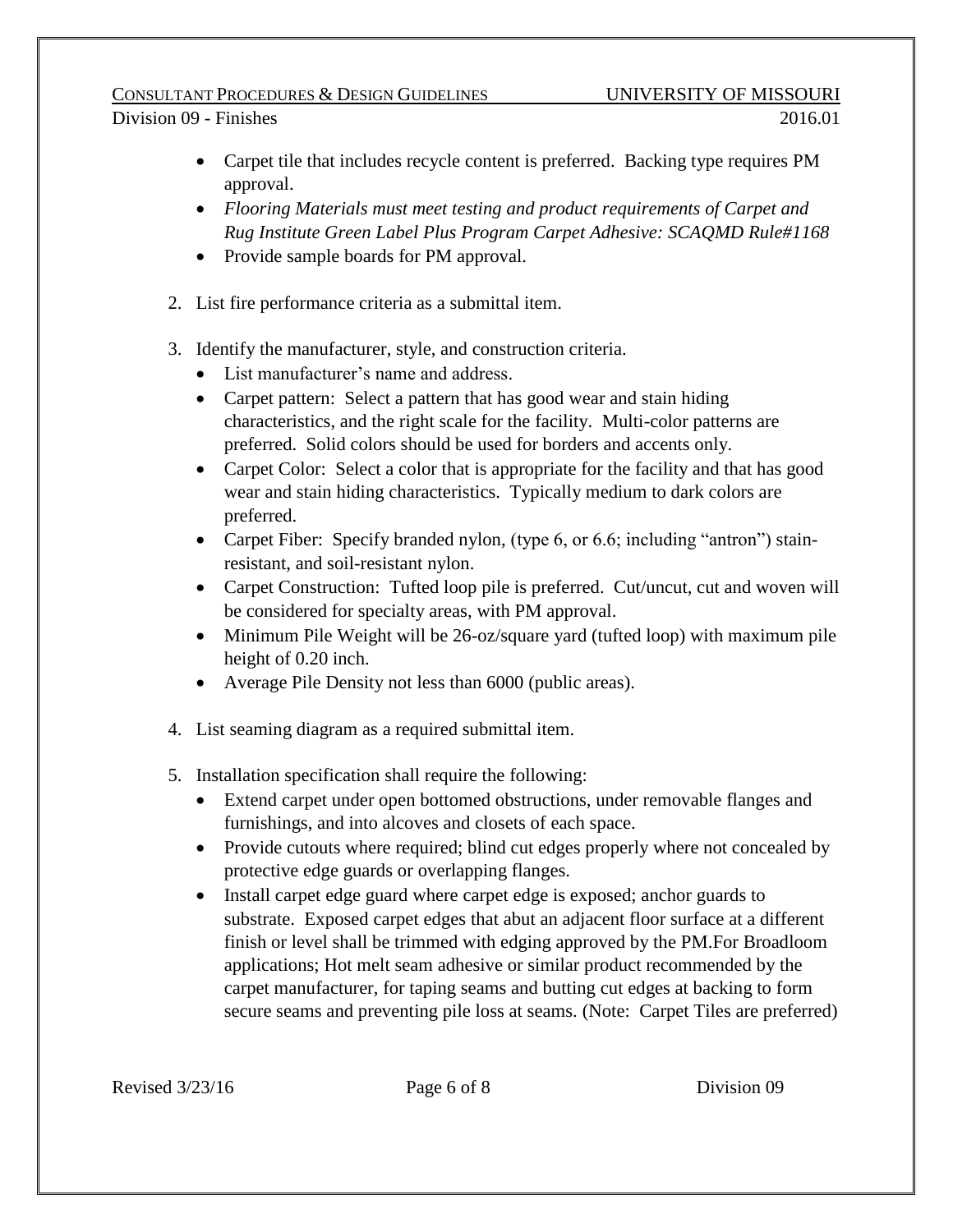#### CONSULTANT PROCEDURES & DESIGN GUIDELINES UNIVERSITY OF MISSOURI Division 09 - Finishes 2016.01

- 6. Base options:
	- Resilient base is preferred to be 1/8-inch thick vinyl, or rubber. Joints to occur at inside corners where possible, and in no case closer than 24 inches to an external corner. Preformed corners shall not be allowed. Field fabricate corners using manufacturer recommended procedures.
	- Wood base, from hardwood species, is acceptable with approval of PM. Medium Density Fiberboard (MDF) is not acceptable.
	- Consultant may consider other base and trim options with PM approval.

# **Cabinets and Millwork\_\_\_\_\_\_\_\_\_\_\_\_\_\_\_\_\_\_\_\_\_\_\_\_\_\_\_\_\_\_\_\_\_\_\_\_\_\_\_\_\_\_\_\_\_\_\_\_\_\_\_\_\_\_\_\_\_**

- 1. Chair rails should be considered to provide protection of walls in high traffic, or abusive use areas. Material and style to be approved by PM.
- 2. Consultant should consider use and environmental conditions of space when specifying Cabinet material and style. All cabinets and other millwork require the approval of PM.
- 3. All architectural millwork and cabinetry will meet Architectural Woodwork Institute standards, and finish shall be free of lead bearing substances.
- 4. The use of more durable solid surfacing materials for windowsills is encouraged. Plastic laminate on solid wood or exterior grade plywood is acceptable. Standard particleboard is not acceptable.
- *5. Countertops should minimize seams. Plastic laminate countertops should have a plywood substrate. Sprayed on glue application for plastic laminate is not allowed.*

# *Lab Casework\_\_\_\_\_\_\_\_\_\_\_\_\_\_\_\_\_\_\_\_\_\_\_\_\_\_\_\_\_\_\_\_\_\_\_\_\_\_\_\_\_\_\_\_\_\_\_\_\_\_\_\_\_\_\_\_\_\_\_\_\_\_\_*

- *1. Metal Casework (confirm appropriateness of design details with PM). Die-formed metal sheet; each unit self-contained and not dependent on adjacent units or building structure for rigidity; factory-fabricated, factory-assembled, and factory-finished.*
	- *18 gage gables, front and back panels, gusset plates and rails*
	- *20 gage drawers, cabinet floors, shelves, filler panels*
	- *22 gage backing sheet to doors and door fronts*
	- *Structural Performance: SEFA 3, 7 and 8M, AND components that safely support 500 lbs/linear ft across the cabinet ends for base units, without deformation or damage:*

Revised  $3/23/16$  Page 7 of 8 Division 09